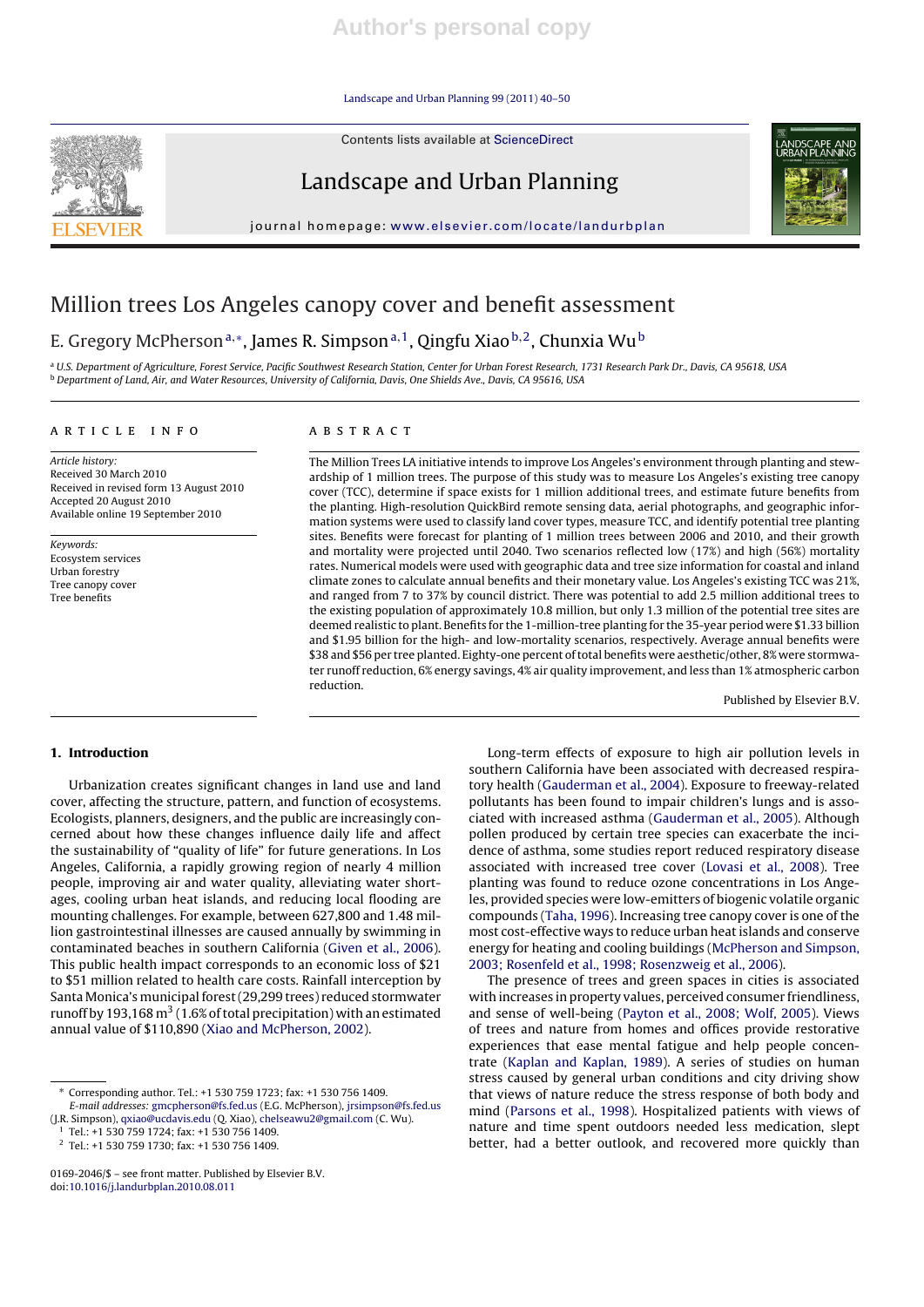patients without connections to nature (Ulrich, 1985). A number of studies have found an association between access to green space and human health (Gidlof-Gunnarsson and Ohrstom, 2007; Maas et al., 2006). For example, the presence of tree lined streets was associated with children walking to school (Larsen et al., 2009).

On September 29, 2006 Antonio Villaraigosa was elected mayor of the city of Los Angeles. The following day he planted a tree, kicking off his plan to plant 1 million trees in the next several years and said, "Los Angeles, the dirtiest big city in America, has the opportunity to be the greenest" (Hymon and Merl, 2006). The ambitious tree initiative was dubbed Million Trees LA (MTLA) and is integral to the city's climate action plan, which aims to reduce greenhouse gas emissions 35% below 1990 levels by 2030 (City of Los Angeles, 2007). This research addresses questions posed by the MTLA initiative—How many trees already exist in Los Angeles? Is there room for a million more trees? What environmental and other benefits will 1 million new trees provide?

#### 1.1. Tree canopy cover assessment

Tree canopy cover (TCC) is the percentage of a site covered by the canopies of trees. American Forests and others advocate that communities identify current TCC, and then set targets for TCC increase (Grove et al., 2006; Kollin, 2006). TCC is an increasingly popular metric because it is relatively easy to measure with remote sensing technology and less costly than field sampling (Poracsky and Lackner, 2004). It is comparable across a city and among cities because the size of the area measured does not matter. Success meeting TCC targets can be measured across time as well as space. Finally, TCC is an easy-to-understand concept that is useful in communicating to the public.

However, TCC is two dimensional, only indicating the spread of canopy across land surfaces. It does not provide information on the vertical extent of tree canopy, species composition, age diversity, or health. Many functional benefits have been linked to the leaf surface area of trees, which is difficult to estimate with accuracy using only TCC. Moreover, predicting future trends in urban forest structure, function, and management needs requires a richer data set than TCC alone provides.

Many studies have used remote sensing data and GIS to map TCC. American Forests has used satellite imagery and CITYgreen GIS software to map historical TCC change, as well as the value of annual benefits from urban forests for cities such as Atlanta, Georgia, Washington, D.C., and Roanoke, North Carolina (American Forests, 2002a,b). Irani and Galvin (2003) used IKONOS data (10 m spatial resolution) to map TCC in Baltimore, Maryland. Goetz et al. (2003) found the accuracy of tree cover estimates mapped with IKONOS imagery in the mid-Atlantic region to be comparable to manual aerial photo interpretation. Poracsky and Lackner (2004) compared Portland Oregon's tree canopy in 1972, 1991, and 2002 by using Thematic Mapper and multispectral scanner data (30-m plus resolution). High-resolution infrared photography and light detection and ranging (LIDAR) data were used to map TCC in Vancouver, Washington (Kaler and Ray, 2005). Urban cover was mapped with 82% accuracy for Syracuse, New York, using highresolution digital color-infrared imagery (Myeong et al., 2001), and similar data were used to assess New York City's TCC (Grove et al., 2006). AVIRIS (airborne visible infrared imaging spectrometer) data were used to map urban tree species in Modesto, California, but developing spectral signatures for each species was time consuming (Xiao et al., 2004).

Potential TCC (PTCC) is the percentage of area on the ground without TCC that could be covered by additional tree canopy. Traditionally, PTCC is the amount of residual pervious surface, including all grass and bare soil. It does not include tree cover that could be achieved by adding trees to impervious surfaces like paved parking lots and plazas.

We differentiate between two other terms related to TCC, technical potential and market potential (McPherson, 1993). Technical potential is the total amount of planting space – existing TCC plus potential TCC (TCC + PTCC) – whereas market potential is the amount of technical potential that is plantable given physical or preferential barriers that preclude planting. Physical barriers include conflicts between trees and other higher priority existing or future uses, such as sports fields, vegetable gardens, and development. Another type of market barrier is personal preference to keep certain locations free of TCC. Whereas technical potential is easily measured, market potential is a complex sociocultural phenomenon that has not been well studied. The only study we are aware of is a survey of nonparticipants of the Sacramento Shade program (M. Sarkovich, personal communication, October 11, 2006). The two most common reasons customers chose not to accept a free shade tree were lack of space (34%), a physical constraint, and "Do Not Want Any More Trees" (25%), a personal preference. This finding applies primarily to low-density residential land uses and suggests that a substantial amount of technical potential is likely to remain tree-free because of market forces.

## 1.2. Tree benefit assessment

The i-Tree software suite contains two programs, Eco and Streets (formerly UFORE and STRATUM), that use numerical models to calculate annual benefits per tree in common engineering units called Resource Units (RUs) (Maco and McPherson, 2003; McPherson et al., 2005). Individual tree benefits are monetized using control or damage costs and then aggregated for the tree population. Both models rely on ground survey data as input, and use growth rate information to "grow" the tree for one year. The modeling approach directly connects benefits with tree size variables such as diameter at breast height (dbh), crown diameter, and leaf area to directly calculate the annual flow of benefits as trees mature and die (McPherson, 1992).

Projecting future benefits from a proposed tree planting project requires tree growth data because as trees grow larger the benefits they produce increases. Tree size and growth data have been developed in 16 US cities based on extensive measurements of about 900 trees randomly sampled — 40 trees of each of the 22 most common species (Peper et al., 2001a,b). For each species, five to ten trees from each dbh size class were measured for dbh, tree height, crown diameter, crown shape, and tree condition. Planting dates were determined from city records and other local sources. Crown volume and leaf area were estimated from computer processing of tree-crown images taken with a digital camera (Peper and McPherson, 2003). Curve-fitting models were tested for best fit to predict dbh as a function of age for each species. Leaf area, crown diameter, and tree height were then modeled as a function of dbh.

Tree size and growth data were used with numerical benefit models to calculate annual benefits at 5 year intervals for a 40-year period after planting. To account for differences in the mature size and growth rates of different tree species, results were reported for a typical small-, medium-, and large-stature tree species, where mature tree height is used to characterize each species. To make benefit calculations realistic, mortality rates were included based on surveys of regional municipal foresters and commercial arborists. Tree benefit projections were published in a series of Community Tree Guides, one for each of the 16 US regions (http://www.fs.fed.us/psw/programs/cufr/tree guides.php).

This study is unique in that it combines tree benefit projections with TCC assessment to determine: (1) existing TCC, (2) PTCC, and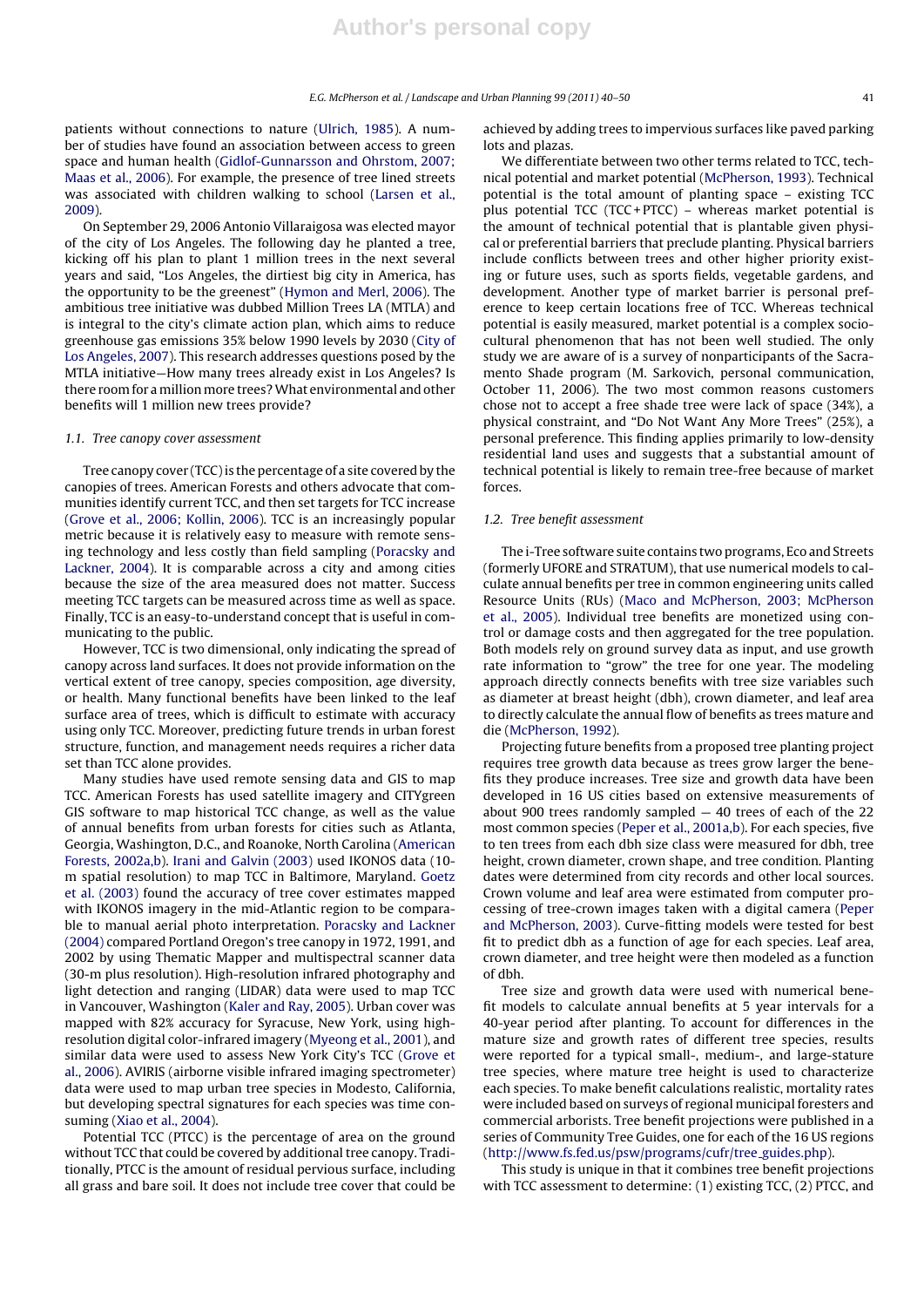## **Author's personal copy**

42 E.G. McPherson et al. / Landscape and Urban Planning *99 (2011) 40–50*



**Fig. 1.** The City of Los Angeles study area (shaded).

(3) the value of future benefits from planting 1 million trees in Los Angeles.

## **2. Methodology**

## 2.1. Study site

Los Angeles (latitude: 34°06′36″N, longitude: 118°24′40″W) is one of the largest metropolitan areas in the United States (Fig. 1).

It has a land area of  $1225 \text{ km}^2$  and a population of  $3,694,820$ (U.S. Census Bureau, 2000). There are 15 council districts and 86 neighborhood councils. Topographic gradients are small in the coastal areas and inland valleys; however, within the city limits there are mountain ranges with steep slopes. Elevation changes from sea level to 1543 m at Mount Lukens in the northeast corner of the city. Like many coastal California cities, Los Angeles has undergone a period of rapid population growth and expansion.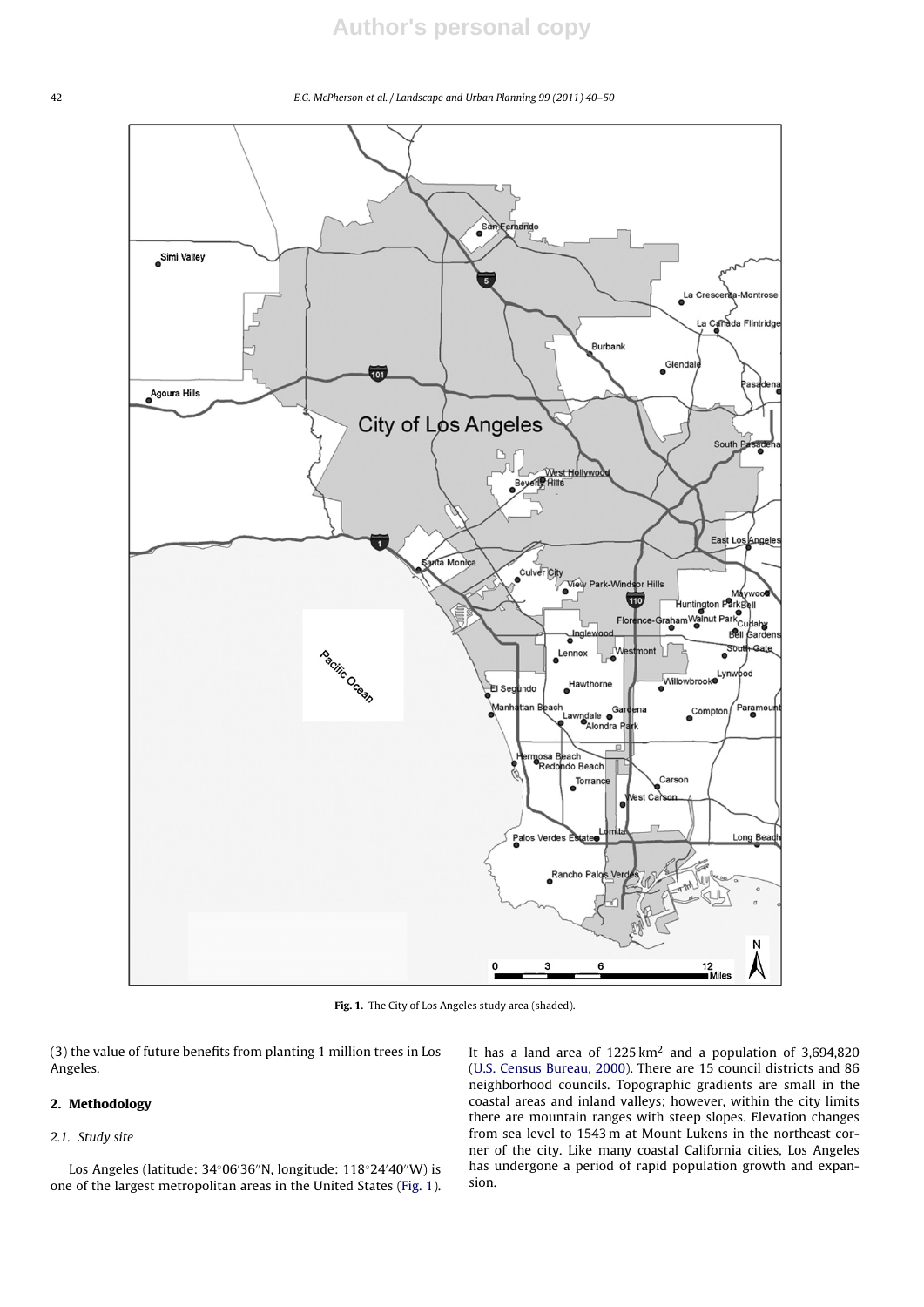## 2.2. Data sets

Three types of remotely sensed data and several GIS data layers were used. Land cover classification used QuickBird satellite imagery consisting of 64 scenes collected in different seasons from 2002 to 2005. It included four multispectral bands (blue, green, red, near infrared) with 2.4-m spatial resolution and a panchromatic band with 60-cm resolution. Aerial imagery included year 2000 black-and-white images at 15-cm resolution and 2005 natural color images at 91-cm resolution, both taken when trees were in leaf. QuickBird data were pan-sharpened to produce a more defined image at 60-cm spatial resolution. Remote sensing data were georegistered and projected to the California State Plane. GIS data layers included the boundaries of the city, neighborhood councils, council districts, parcels, parks, streets and land uses. Nine original land use classes were aggregated into six classes: low density residential, medium/high density residential, industrial, commercial, institutional, and unknown.

#### 2.3. Measuring existing and potential TCC

A moving masks method (Xiao et al., 2004) was used in conjunction with supervised and unsupervised classification to map land cover. The naturally vegetated mountains  $(203 \text{ km}^2)$  were digitized and masked out from the study area because their land cover, vegetation management, and topographic gradient were different from those of the urban areas. Four land cover types were mapped: tree (tree and shrub), grass (green grass and ground cover), dry grass/bare soil (dry grass and bare soil), and impervious surface (asphalt and concrete pavement). The NDVI (normalized difference vegetation index) was used to distinguish vegetation and no vegetation cover. Unsupervised classification was used to separate mixed pixels containing vegetation and no vegetation land cover types. In urban settings, most trees are planted in irrigated turf grass, where trees and the background cover have similar NDVI values. Supervised classification was used to separate trees from irrigated grass. The data analysis was performed in ENVI (Environment for Visualizing Images, Research Systems, Lafayette, Colorado) and ArcGIS (Environmental Systems Research Institute). Fifty randomly selected parcels were digitized from the pan-sharpened multispectral images to assess land cover classification accuracy. Classification results were compared to digitized results and summarized as an error matrix.

Existing TCC is presented at the citywide, council district and neighborhood council levels. The number of existing trees is estimated assuming an average tree crown diameter of 5 m, based on results from a field study of trees throughout Sacramento, California (McPherson, 1998).

An innovative aspect of this study was identifying potential tree planting sites for individual trees with three mature crown diameters: small (4.6-m crown diameter), medium (9.1 m), and large (15.2 m). Criteria for selecting potential planting sites were: (1) land covers for plantable sites must be grass, dry grass, or bare soil; (2) tree trunks must be at least 0.6 m from impervious surfaces and buildings; (3) the minimum pervious surface required for small, medium, and large trees was 1.5, 3.3, and 9.3  $m<sup>2</sup>$ , respectively; (4) no crown overlap allowed between existing trees and potential trees, or between potential trees; and (5) large trees are given priority as most benefits accrue from larger trees (Wu et al., 2008). Using these decision-rules, a computer program iteratively searched, tested, and located potential tree-planting sites. A maximum of four iterations were used, which reduced computational cost but sacrificed potential tree sites in large pervious areas, especially institutional land.

The accuracy of potential planting site estimates depends on the accuracy of the initial land cover classification, as well as errors associated with the computer-based tree site selection process. A stratified random sample of 100 parcels was located across Los Angeles. Two maps for each site were created for ground-truthing (gray-scale aerial photograph and Quickbird color infrared) with circles showing each potential tree planting site. Ground-truthing staff crossed out potential tree sites that were mislocated (i.e., in conflict with existing trees or without sufficient space) and added sites that the computer missed.

## 2.4. Tree planting scenarios

Two tree planting scenarios were based on discussions with program planners, and assumed that 1 million trees are planted during the first 5 years of the program at an increasing rate to allow the program to ramp up as resources and capacity grow:

- 2006—50,000 trees
- 2007—160,000 trees
- 2008—230,000 trees
- 2009—270,000 trees
- 2010—290,000 trees

The analysis incorporated two scenarios that reflect the range of uncertainty regarding survival rates over a 35-year period (2006–2040). A low-mortality scenario assumed annual loss rates of 1% for establishment (the first 5 years after planting) and 0.5% for the remaining 30 years. The high-mortality scenario assumed annual loss rates of 5% during establishment and 2% thereafter. Over a 35-year period overall loss rates were 17 and 56% for the highand low-mortality scenarios.

## 2.5. Benefit estimation

Existing data on tree benefits for coastal (McPherson et al., 2000) and inland southern California (McPherson et al., 2001) were used to project future annual benefits from 1 million new trees. Results are reported in terms of future annual value per tree planted and cumulative future value for the 35-year period. Benefits are not discounted and reported as present values because there is no attempt to evaluate efficiency or compare investments. It is assumed that the city intends to invest in MTLA and our objective is to identify the relative magnitudes of future benefits. If the intent was to compare the investment in MTLA with other investment opportunities, or compare different benefit streams from several planting scenarios all future benefits would be discounted to the beginning of the investment period.

Los Angeles has a variety of climate zones because of its proximity to the Pacific Ocean and nearby mountain ranges. Portions of Los Angeles fell into two of the sixteen US climate zones designated by i-Tree Streets for benefit calculation (Brenzel, 2001). Two Los Angeles council districts (11 and 15) were in the Coastal Southern California climate zone and the remaining 13 were in Inland Empire zone, hereafter referred to as coastal and inland zones.

Growth curves for small, medium, and large tree species in each climate zone were developed from intensive measurements of street trees in Santa Monica (coastal zone) and Claremont (inland zone), and were used to account for differences in benefits produced by trees of different sizes (McPherson et al., 2000, 2001). Growth curves for the yew (Podocarpus macrophyllus), jacaranda (Jacaranda mimosifolia), and camphor (Cinnamomum camphora) were used in the coastal zone. In the inland zone, growth curves for crapemyrtle (Lagerstroemia indica), jacaranda, and evergreen ash (Fraxinus uhdei) were used. The mature crown diameters of these species roughly correspond with the 4.6-, 9.1-, and 15.2-m sizes used to determine potential planting sites. The selection of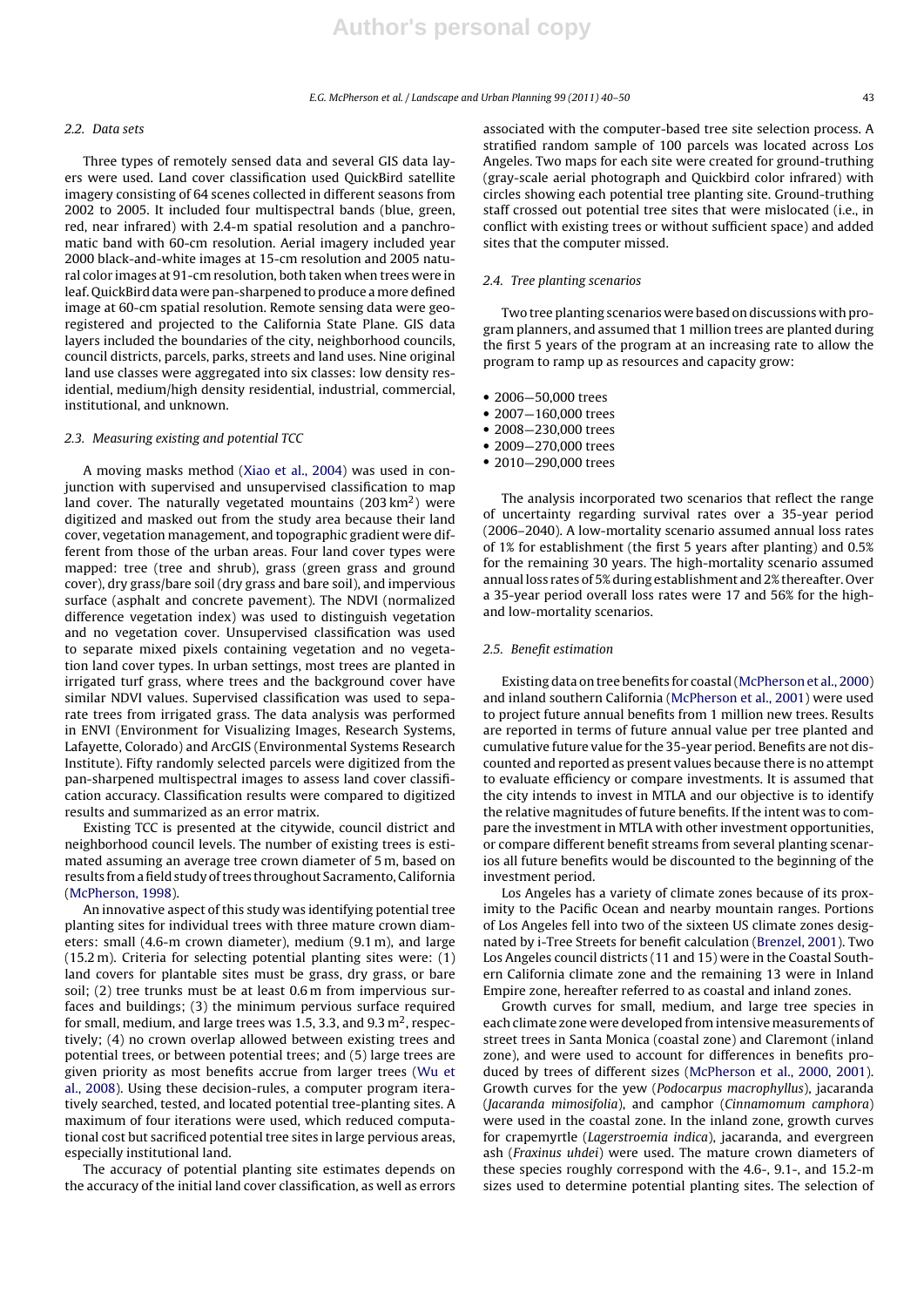## **Author's personal copy**

#### 44 E.G. McPherson et al. / Landscape and Urban Planning *99 (2011) 40–50*

| н<br><br>۰ |  |
|------------|--|

Emission factors and the monetary value of reductions for the inland and coastal climate zones.

| Pollutant       | Electricity (kg/MWh) | Natural gas $(kg/G)$ | Value (inland) $(S/t)$ | Value (coastal) $(S/t)$ |
|-----------------|----------------------|----------------------|------------------------|-------------------------|
| CO <sub>2</sub> | 901.30               | 50,580               | 7.36                   | 7.36                    |
| NO <sub>2</sub> | 2.13                 | 43.84                | 8,708                  | 4,982                   |
| SO <sub>2</sub> | 0.24                 | 0.25                 | 5,512                  | 5,505                   |
| <b>PM10</b>     | 0.08                 | 3.20                 | 10,913                 | 11,986                  |
| <b>VOCs</b>     | 0.0008               | 2.32                 | 4,365                  | 2,329                   |

these species was based on data availability and is not intended to endorse their use in large numbers.

## 2.5.1. Energy savings

Effects of tree shade and urban heat island mitigation on building energy use were applied to trees planted in residential areas only. Energy effects were based on computer simulations that incorporated building, climate, and shading effects (McPherson and Simpson, 1999). Tree distribution with respect to residential buildings was determined by classifying 130 potential planting sites in 34 ground-truthed low-density housing parcels by azimuth and distance class from the building (McPherson et al., 2008).

Typical meteorological year weather data for Los Angeles International Airport (coastal) and Riverside (inland), as well as local building characteristics were used. The dollar values of electrical energy (\$0.106 per kWh) and natural gas (\$0.0063 per GJ) were based on retail residential electricity and natural gas prices obtained from the Los Angeles Department of Water and Power (LADWP).

## 2.5.2. Atmospheric carbon dioxide reductions

Sequestration, the net rate of carbon dioxide  $(CO<sub>2</sub>)$  storage in above- and below-ground biomass over the course of one growing season, was calculated by using Santa Monica (coastal) and Claremont (inland) tree growth data and biomass equations for urban trees (Pillsbury et al., 1998). The  $CO<sub>2</sub>$  released through decomposition of dead woody biomass was based on annual tree removal rates. The  $CO<sub>2</sub>$  released during tree maintenance activities was estimated based on annual consumption of gasoline and diesel fuel as 0.11 kg/cm of dbh (McPherson et al., 2000, 2001).

Reductions in building energy use result in reduced emissions of  $CO<sub>2</sub>$ . Emission reductions were calculated as the product of energy savings and  $CO<sub>2</sub>$  emission factors for electricity and heating (Table 1). Heating fuel was natural gas, and LADWP's fuel mix for electrical generation was 52% coal, 6% hydro, 26% natural gas, 11% nuclear, and 5% other. The value of  $CO<sub>2</sub>$  reductions was \$7.36 per tonne (t) of  $CO<sub>2</sub>$  (Pearce, 2003).

### 2.5.3. Air quality benefits

The hourly pollutant dry deposition per tree was expressed as the product of deposition velocity  $V_d = 1/(R_a + R_b + R_c)$  (where  $R_a$ ,  $R<sub>b</sub>$ , and  $R<sub>c</sub>$  are aerodynamic, boundary layer, and stomatal resistances), pollutant concentration, canopy projection area, and a time step. Hourly deposition velocities for ozone  $(O_3)$ , nitrogen dioxide  $(NO<sub>2</sub>)$ , sulfur dioxide  $(SO<sub>2</sub>)$ , and particulate matter of <10-micron diameter ( $PM_{10}$ ) were calculated by using estimates for the resistances  $R_a$ ,  $R_b$ , and  $R_c$  for each hour throughout a "base year" (Scott et al., 1998). Hourly meteorological data and pollutant concentrations were obtained from monitoring stations in Hawthorne (coastal) and Azusa (inland) when pollutant concentrations were near average.

Energy savings result in reduced emissions of criteria air pollutants (volatile organic hydrocarbons [VOCs],  $NO<sub>2</sub>$ ,  $SO<sub>2</sub>$ ,  $PM<sub>10</sub>$ ) from power plants and space-heating equipment. These avoided emissions were calculated by using LADWP emission factors for electricity and heating fuels (Table 1).

Emissions of biogenic volatile organic compounds (BVOCs) from trees affect  $O_3$  formation. The hourly emission rates of the five tree species used in this analysis were minimal (Benjamin and Winer, 1998). In reality, a large-scale tree planting will include some species with emission rates higher than reported here. Although this approach understates BVOC emissions from new trees, it also understates the air quality benefit associated with lowered summertime air temperatures and the resulting reduced hydrocarbon emissions from anthropogenic and biogenic sources.

The monetary value of tree effects on air quality reflects the value that society places on clean air, as indicated by willingness to pay for pollutant reductions. Lacking specific data for Los Angeles, air quality benefits were monetized as damage values (Table 1) by using regression relationships among emission values, pollutant concentrations, and population numbers for inland and coastal council districts (Wang and Santini, 1995). This regression provides estimates of the costs of damages to human health resulting from air pollution.

#### 2.5.4. Stormwater runoff reductions

A numerical interception model accounted for the amount of annual rainfall intercepted by trees, as well as throughfall and stem flow (Xiao et al., 2000). The volume of water stored in tree crowns was calculated from tree crown leaf and stem surface areas and water depth on these surfaces. Hourly meteorological and rainfall data for 1996 from California Irrigation Management Information System stations in Santa Monica (coastal) and Claremont (inland) were used because total rainfall in that year was close to the average annual amount.

Stormwater runoff reduction benefits were priced by estimating costs of controlling stormwater runoff and treating sanitary waste in Los Angeles. During small rainfall events, excess capacity in sanitary treatment plants can be used to treat stormwater. In the Los Angeles region, it costs approximately \$0.48 per  $m<sup>3</sup>$  to treat sanitary waste (Condon and Moriarty, 1999). The cost of treating stormwater in central facilities is likely to be close to the cost of treating an equal amount of sanitary waste.

Although storm drains are designed to control 25-year events, localized flooding is a problem during smaller events. Approximately \$50 million is spent annually controlling floods in Los Angeles, and the annual value of peak flow reduction is \$193,050 per km2 for each 25-year peak flow event (Jones and Stokes Associates, Inc., 1998). A 25-year winter event deposits 170 mm of rainfall during 67 h. Approximately \$1.42 per  $m<sup>3</sup>$  is spent annually for controlling flooding caused by such an event. Water quality and flood control benefits were summed to calculate the total hydrology benefit of \$1.90 per  $m<sup>3</sup>$ . This price was multiplied by the amount of rainfall intercepted annually.

### 2.5.5. Aesthetics and other benefits

Many benefits attributed to urban trees are difficult to price (e.g., beautification, privacy, wildlife habitat, sense of place, well-being). However, the value of some of these benefits can be captured in the differences in sales prices of properties with and without trees. Anderson and Cordell (1988) found that each large front-yard tree was associated with a 0.88% increase in sales price. In this analysis,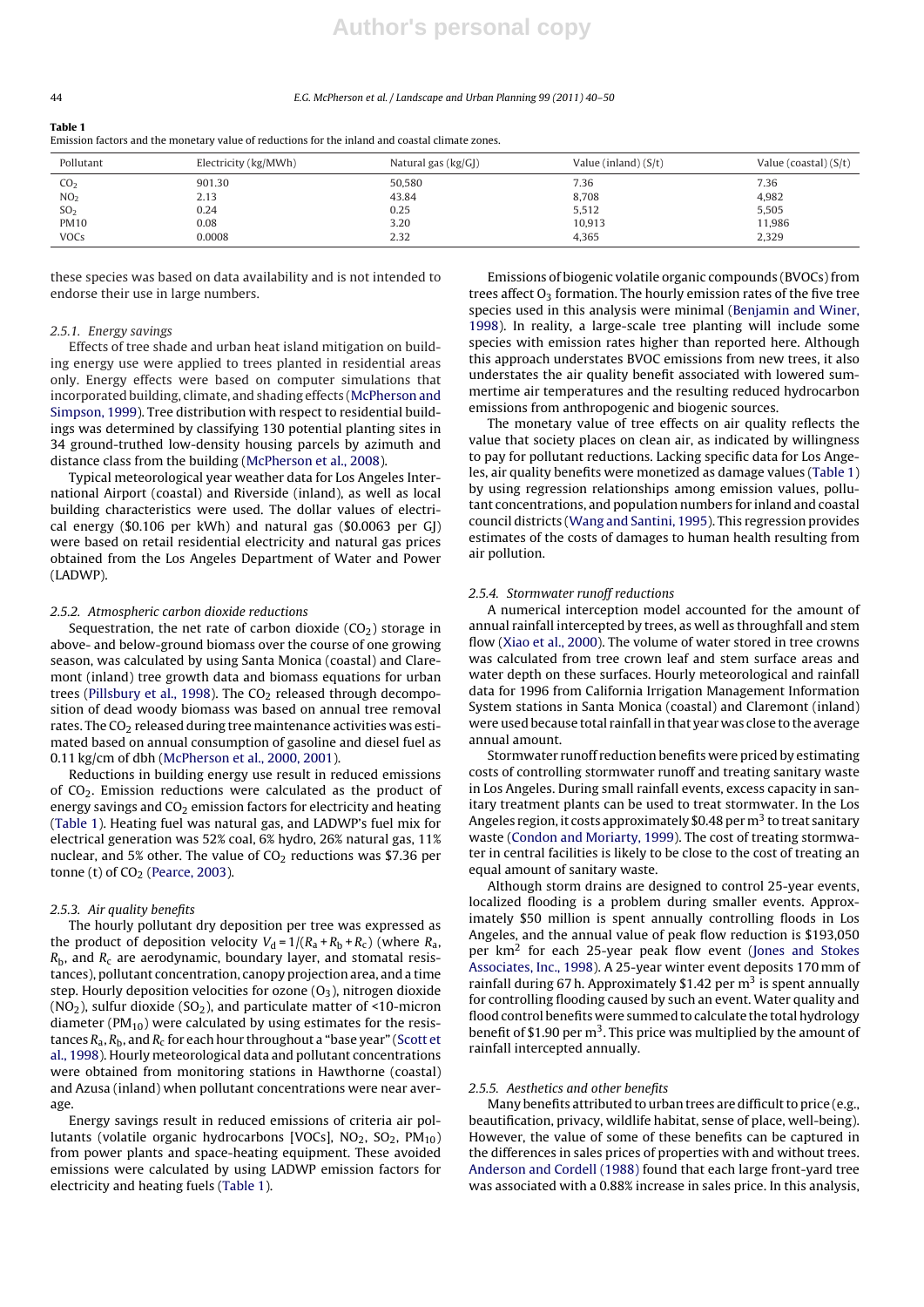| Table 2                                      |
|----------------------------------------------|
| Land cover percentages by type and land use. |

| Land use                | tree/shrub | Irr. grass | Dry grass/soil | Impervious | Total |
|-------------------------|------------|------------|----------------|------------|-------|
| Low density resid.      | 14.5       | 7.2        | 3.4            | 22.5       | 47.6  |
| Med.-Hi. density resid. | 2.5        | 1.7        | 0.7            | 12.4       | 17.4  |
| Industrial              | 0.4        | 0.3        | 0.2            | 9.4        | 10.2  |
| Commercial              | 0.4        | 0.2        | 0.1            | 7.1        | 8.0   |
| Institutional           | 2.8        | 2.7        | 0.9            | 9.0        | 15.5  |
| Unknown                 | 0.1        | 0.2        | 0.0            | 1.0        | 1.4   |
| Total                   | 20.8       | 12.4       | 5.5            | 61.4       | 100.0 |

aesthetic (A) benefits (dollars/tree/year) were expressed for a single tree as:

where  $L$  is the annual increase in tree leaf area (LA) and  $P$  is the adjusted price (dollars/ $m^2$  LA):

$$
P = \frac{T \times C}{M}
$$

where  $T = \text{large}$  tree contribution to home sales price =  $0.88\%$  × median sales price (dollars/tree), C = tree location factor that discounts the benefit for trees outside of low-density residential areas (percentage),  $M$  = large tree LA (m<sup>2</sup>).

The median sales price for single-family homes in Los Angeles in December 2006 was \$530,000 (California Association of Realtors, 2006). The values for C were 100% for low-density residential, 70% for medium/high-density residential and 40% for other land uses (McPherson, 2001). The values for M were 250 and 334 $m<sup>2</sup>$  for coastal and inland zones, respectively, and corresponding values for *P* were \$15.73 and  $11.08/m<sup>2</sup>$  LA.

### **3. Results**

### 3.1. Existing tree canopy cover

The TCC in the city of Los Angeles was 21% (21,243 ha) (Table 2). Irrigated grass and dry grass/bare soil accounted for 12% (12,628 ha) and 6% (5581 ha) of the cover, respectively. Impervious (e.g., paving, roofs) and other surfaces (i.e., water) made up the remaining 61% (62,684 ha) of the city's land cover (excluding mountainous areas). Hence, one-third of Los Angeles's land cover was TCC and grass/bare soil with potential to become TCC.

TCC was strongly related to land use. As expected, low-density residential land uses had the highest TCC citywide (31%), whereas industrial and commercial land uses had the lowest TCC (3 and 6%) (Table 2). TCC tended to be higher in areas near mountains compared to areas closer to downtown Los Angeles (Fig. 2).

At the council district level, TCC ranged from lows of 7 to 9% in council districts 9 and 15 to a high of 37% in council district 5 (Table 3, Fig. 2). Relations between TCC and land use were evident in council districts 5 and 9. Council district 5 (37% TCC) was dominated by low-density housing (70%) and had 49% tree/grass/soil cover. In contrast, low-density housing covered only 4% of council district 9 (7% TCC), whereas industrial and commercial land uses covered 42% of the land.

There were approximately 10.8 million trees (106 trees/ha) in Los Angeles assuming an average tree crown diameter of 5 m (Table 3). Council districts estimated to have the highest tree densities were 5 (190 per ha), 4 (147 per ha), 2 (136 per ha), and 3 (133 per ha). Council districts with the lowest tree densities were 9 (38 per ha), 15 (45 per ha), 8 (54 per ha), and 10 (61 per ha).

Overall classification accuracy was 88.6% based on the pixelby-pixel comparison. The accuracy for classifying existing TCC was 74.3% (McPherson et al., 2008). Not surprisingly, TCC was most often misclassified as irrigated grass (13%), and vice versa (17%). In the parcel-scale analysis, impervious surface was underestimated by 3.5% and TCC was overestimated by 5.0%. Factors that affected mapping accuracy included the treatment of the shadowed area and minimum mapping units during digitizing.

## 3.2. Potential tree planting sites

After calibrating computer-estimated potential tree sites with ground-truthed data, approximately 2.47 million potential tree planting sites were identified in Los Angeles (Table 3). This potential for new trees covers 12,634 ha, or 12% of the city. Hence, if all potential tree sites were filled and the canopy matured, TCC would increase from 21% to 33%. Fifty-two percent of these potential sites were for small trees (4.6-m crown diameter at maturity), 38% for medium trees (9.1 m), and 10% for large trees (15.2 m) (Table 3). Potential planting sites in parking lots accounted for 10.5% of all potential tree sites.

The distribution of potential tree sites differed by land use. Lowdensity residential areas contained the largest number of potential sites (1.4 million, 58%), followed by institutional (377,574, 15%) and medium/high-density residential (360,382, 15%). Industrial and commercial land uses each contained about 6% (about 140,000) of the total potential tree planting sites.

Six council districts (2, 3, 7, 11, 12, and 15) had potential for over 200,000 new trees, with these trees adding an additional 11 to 20% TCC when mature and assuming no mortality (Fig. 2). Five council districts (1, 9, 10, 13, and 14) had space for fewer than 100,000 trees, with potential to increase TCC by 7 to 12%. Not surprisingly, council district 5 had the most existing TCC (37.2%) and the least potential TCC (6.8%).

In summary, the existing TCC of Los Angeles was 20.8%, comprising approximately 10.8 million trees. There was potential to add 2.5 million additional trees or 12.4% TCC. Thus, technical potential for Los Angeles was 33.2% TCC or about 13.3 million trees. It is realistic to assume that about 50% of the unplanted sites are feasible to plant. Hence, market potential was 27.5% TCC or 12.1 million trees. Planting 1 million trees is feasible, and if accomplished would increase TCC by about 5%, thereby saturating 96% of existing market potential.

## 3.3. Benefits from planting 1 million trees

After 35 years (2040), the number of surviving trees was estimated to be 444,889 and 828,924 and for the high- and low-mortality scenarios, respectively. In both scenarios, the 1 million planted trees were distributed among land uses such that 55% were in low-density residential, 17% in institutional, 14% in medium/high-density residential, 9% in commercial, and 5% in industrial. Nearly one-half of the trees were small, 42% medium, and 9% large at maturity.

Benefits calculated annually and totaled for the 35-year period were \$1.33 and \$1.95 billion for the high- and low-mortality scenarios, respectively (Table 4). These values translate into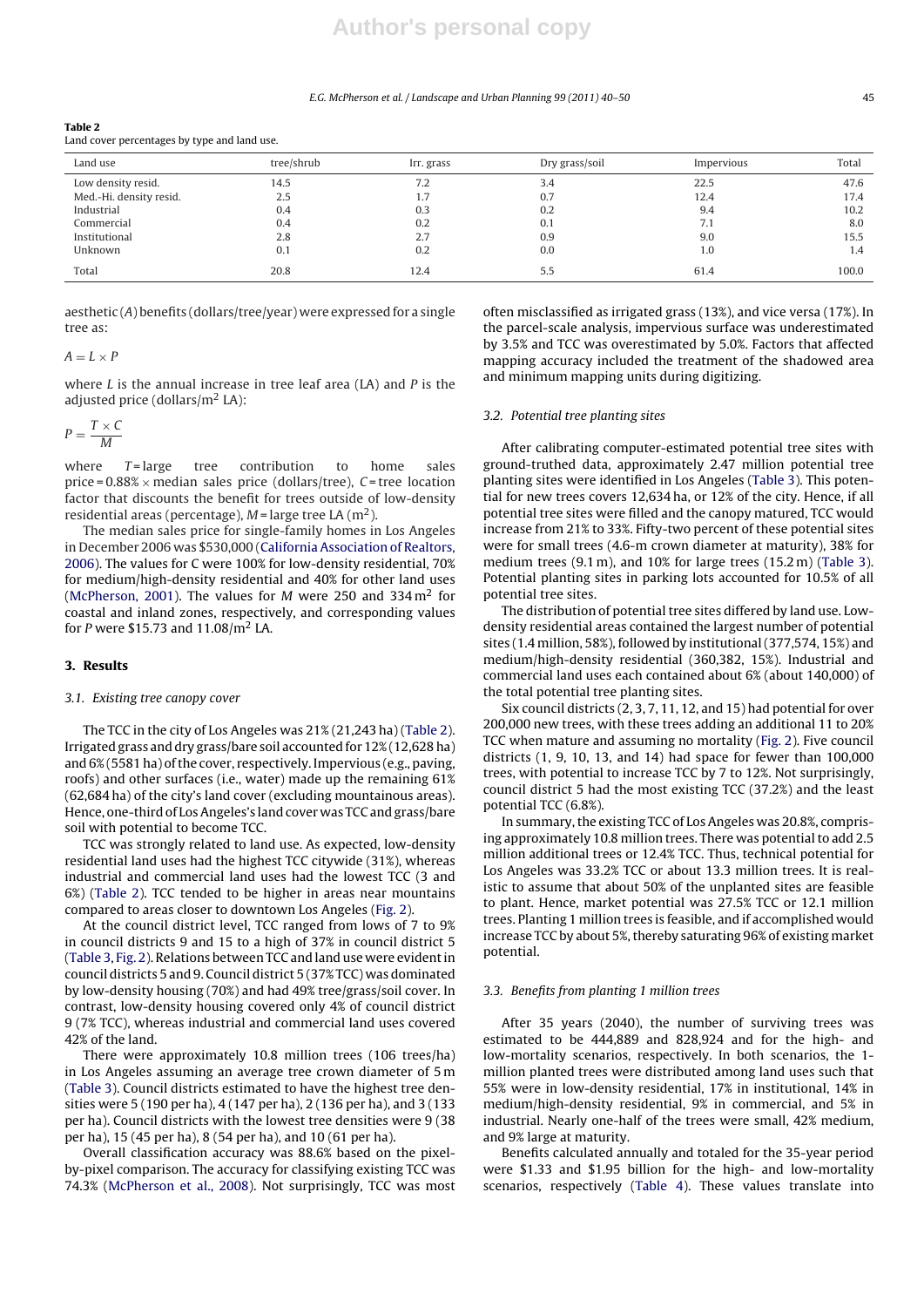46 E.G. McPherson et al. / Landscape and Urban Planning *99 (2011) 40–50*



**Fig. 2.** Existing and potential tree canopy cover percentages by Council District.

\$1328 and \$1951 per tree planted, or \$38 and \$56 per tree per year.

In the low-mortality scenario 81% of total benefits were aesthetic/other, 8% stormwater runoff reduction, 6% energy savings, 4% air quality improvement, and less than 1% atmospheric carbon reduction (Table 4).

The distribution of benefits among council districts was closely related to climate zone and the mix of land uses (Fig. 3). Benefits per tree were about 50% less (\$700 to 1000 instead of \$1300 to 2400) in the coastal zone (council districts 11 and 15) than the inland zone because the trees were smaller, air pollutant concentrations lower, and building heating and cooling loads less because of the milder climate.

Districts with relatively less land for housing and relativelymore land for commercial, industrial, and institutional use had lower benefits per tree planted. Energy savings were less because benefits were not calculated for nonresidential buildings. For example, residential land uses occupied only 35% to 37% of the land in council districts 1 and 9, and average benefits were among the lowest per tree (about \$1200 and \$1800 for high- and low-mortality scenarios)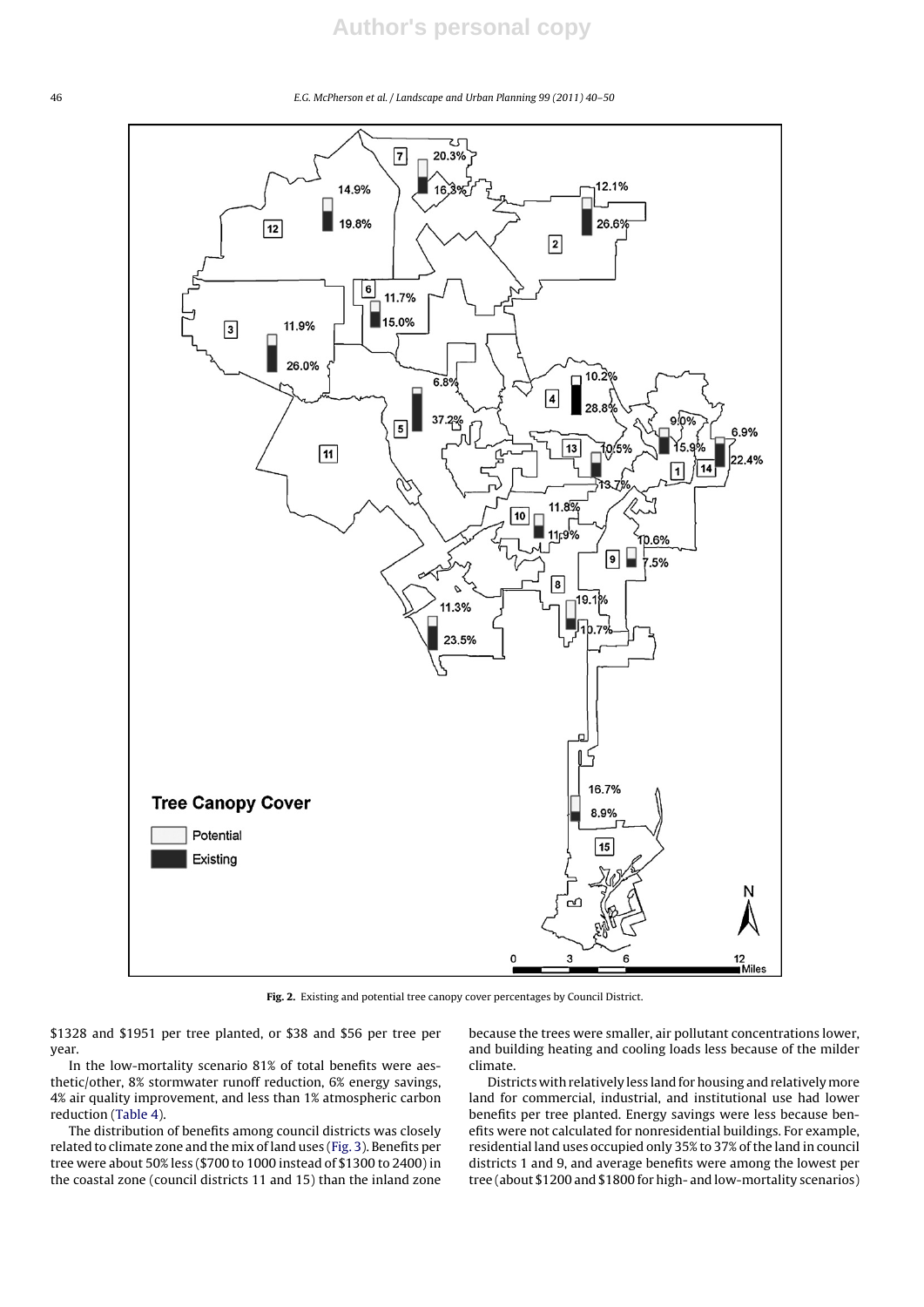| Council  | Existing | Existing           | Tree density           | Potential trees |         |         | Potential |        |
|----------|----------|--------------------|------------------------|-----------------|---------|---------|-----------|--------|
| District | TCC(%)   | Trees <sup>a</sup> | (tree/ha) <sup>a</sup> | Small           | Medium  | Large   | Total     | TCC(%) |
|          | 15.9     | 261,106            | 81.2                   | 23,821          | 18,320  | 7,087   | 49,228    | 9.0    |
| 2        | 26.6     | 1,112,597          | 135.5                  | 109,200         | 78,161  | 16,590  | 203,950   | 12.1   |
| 3        | 26.0     | 1,308,371          | 132.7                  | 144,751         | 89,421  | 18,905  | 253,078   | 11.9   |
| 4        | 28.8     | 913,276            | 146.5                  | 70,179          | 45,282  | 12,265  | 127,726   | 10.2   |
| 5        | 37.2     | 1,865,642          | 189.6                  | 107,119         | 52,056  | 8,465   | 167,640   | 6.8    |
| 6        | 15.0     | 525,922            | 76.2                   | 66,538          | 64,545  | 15,175  | 146,258   | 11.7   |
|          | 16.3     | 530,302            | 83.0                   | 116,529         | 86,463  | 29,355  | 232,347   | 20.3   |
| 8        | 10.7     | 245,831            | 54.4                   | 84,116          | 61,943  | 17,577  | 163,637   | 19.1   |
| 9        | 7.5      | 148,242            | 38.3                   | 40,970          | 31,665  | 7,481   | 80,115    | 10.6   |
| 10       | 11.9     | 210,003            | 60.8                   | 47,971          | 27,641  | 8,037   | 83,649    | 11.8   |
| 11       | 23.5     | 1,256,654          | 119.8                  | 132,350         | 84,742  | 22,527  | 239,619   | 11.3   |
| 12       | 19.8     | 1,195,275          | 101.0                  | 180,791         | 127,648 | 34,104  | 342,543   | 14.9   |
| 13       | 13.7     | 221,038            | 69.6                   | 37,459          | 24,539  | 6,150   | 68,148    | 10.5   |
| 14       | 22.4     | 644,639            | 114.0                  | 39,821          | 29,272  | 7,244   | 76,337    | 6.9    |
| 15       | 8.9      | 385,730            | 45.4                   | 90,963          | 116,363 | 27,585  | 234,912   | 16.7   |
|          | 20.8     | 10,824,628         | 106.0                  | 1,292,578       | 938,062 | 238,546 | 2,469,186 | 12.4   |

<sup>a</sup> Assumes average tree crown diameter is 5 m.

(Fig. 3). On the other hand, in council districts 2, 7, and 8, residential land uses exceeded 52% of total land, and average benefits were the highest (greater than \$2,300 per tree for the low-mortality scenario).

Citywide, the average benefit per tree averaged about \$1,000 for low density residential land use. This amount was five times greater than nearly \$200 per tree for institutional and medium/high density residential land uses.

Aesthetic/other benefits ranged from \$1.1 to \$1.6 billion, or \$31 to \$45 per tree per year for the high- and low-mortality scenarios (Table 4). These amounts reflect the economic contribution of trees to property sales prices and retail sales, as well as other benefits such as beautification, privacy, wildlife habitat, sense of place, and psychological and spiritual well-being.

By intercepting rainfall in their crowns, trees reduced stormwater runoff and thereby protected water quality. Over the 35-year span of the project, planting of 1 million trees was estimated to reduce runoff by approximately 51 to 80 million  $m<sup>3</sup>$ . The value of this benefit was estimated to range from \$97 to \$153 million (Table 4). The average annual interception rate per tree ranged from a low of  $0.4$  m<sup>3</sup> for the crapemyrtle (representative of small trees in the inland zone) to a high of  $5.6 \,\mathrm{m}^3$  for the jacaranda (representative of medium trees in the inland zone). The difference is related to tree size and foliation period. The crapemyrtle is small at maturity and is deciduous during the rainy winter season, whereas the jacaranda develops a broad spreading crown and is in-leaf during the rainy season.

By shading residential buildings and lowering summertime air temperatures, the planting of 1 million trees was projected to reduce electricity consumed for air conditioning by 917,000 MWh on average. However, this cooling savings was partially offset by increased heating costs from tree shade that obstructs winter sunlight. Tree shade was expected to increase natural gas required for heating by 134,206 GJ on average, valued at \$851,000. Despite this cost, net energy savings were projected to range from \$76 to \$117million for the high- and low-mortality scenarios, respectively (Table 4).

Over its 35-year planning horizon, the 1-million-tree planting was projected to reduce atmospheric  $CO<sub>2</sub>$  by 693,000 t to 1.2 million t, or \$5.1 to \$8.5 million for the high- and low-mortality scenarios, respectively (Table 4). Emission reductions at power plants associated with effects of the trees on building energy use  $(576,000 t)$  were greater than biological sequestration of CO<sub>2</sub> by the trees themselves (448,000 t). A relatively small amount of  $CO<sub>2</sub>$  was projected to be released during tree care and decomposition of dead biomass (102,000 t). The  $CO<sub>2</sub>$  reduction benefit varied widely based on tree size. For example, in the inland zone for the low-mortality scenario, the small crapemyrtle annually sequestered and reduced emissions by only 2 kg and 25 kg per tree on average, compared to 68 kg and 100 kg for the large evergreen ash.

By improving air quality, the tree planting will enhance human health and environmental quality in Los Angeles. The value of this benefit was estimated to range from \$53 to \$83 million over the 35 year planning horizon (Table 4). Interception of  $PM_{10}$  and uptake of  $O_3$  and NO<sub>2</sub> were especially valuable. PM<sub>10</sub> interception ranged from 1674 t to 2618 t (\$19 to \$29 million) for the high- and lowmortality scenarios, respectively. For the low-mortality example, annual  $PM_{10}$  deposition rates averaged 0.06 to 0.09 kg per tree for the medium tree in coastal and inland zones, while corresponding emission reductions ranged from 0.02 to 0.05 kg.

The 1 million trees were projected to reduce  $O_3$  by 2204-3459 t (\$18 to \$28 million). Average annual deposition rates ranged from 0.11 to 0.16 kg per medium tree in the low-mortality scenario for the coastal and inland zones, respectively. Uptake of  $NO<sub>2</sub>$ , an ozone precursor, was estimated to range from 1768 to 2757 t (\$15 to \$23 million) over the 35-year period. This benefit accounted for 27%

**Table 4**

Total value of benefits over the 35-year period by benefit type for the high- and low-mortality scenarios (assumes 444,889 and 828,924 trees survive, respectively).

|             | High mortality |                |       | Low mortality |                |       |  |
|-------------|----------------|----------------|-------|---------------|----------------|-------|--|
|             | Total \$M      | $$$ /tree/year | %     | Total SM      | $$$ /tree/year | %     |  |
| Energy      | 75.7           | 2.16           | 5.7   | 117.4         | 3.35           | 6.0   |  |
| Air quality | 53.3           | 1.52           | 4.0   | 83.4          | 2.38           | 4.3   |  |
| Carbon die  | 5.1            | 0.15           | 0.4   | 8.5           | 0.24           | 0.4   |  |
| Runoff      | 97.4           | 2.78           | 7.3   | 153.1         | 4.37           | 7.9   |  |
| Aesthetics  | 1,096.2        | 31.32          | 82.6  | 1,588.1       | 45.38          | 81.4  |  |
| Total       | 1.327.8        | 37.94          | 100.0 | 1.950.5       | 55.73          | 100.0 |  |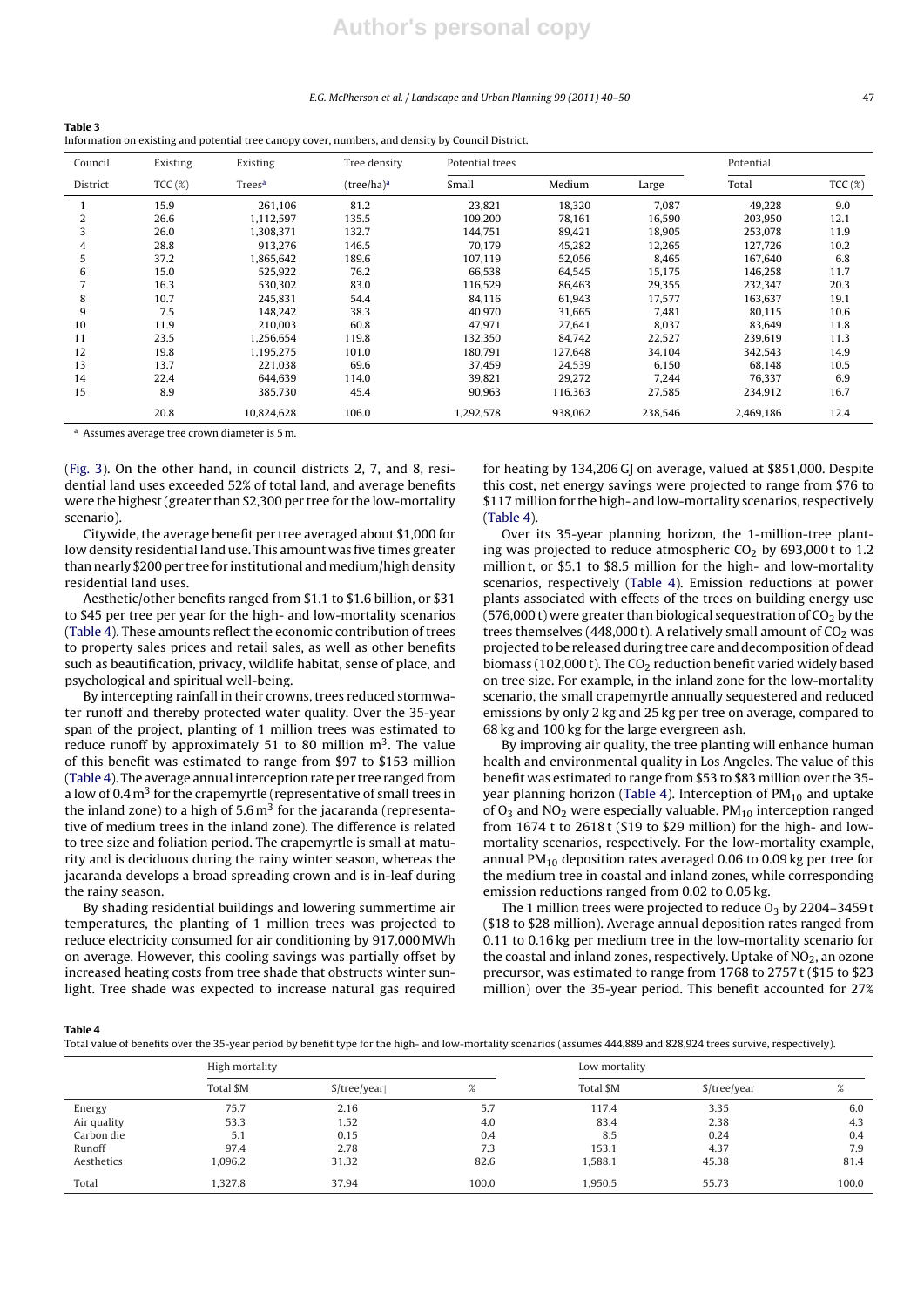48 E.G. McPherson et al. / Landscape and Urban Planning *99 (2011) 40–50*



Fig. 3. Average benefit per tree over the 35-year period for the low- and high-mortality scenarios.

of the total air quality benefit. A small amount of VOC emissions from power plants were estimated to be reduced because of energy savings.

## **4. Discussion**

In Los Angeles the existing TCC (20.8%) was close to values reported for Baltimore (20%) and New York City (23%) (Galvin et al., 2006; Grove et al., 2006) (Table 5). This is surprising given Los Angeles's Mediterranean climate, which makes irrigation essential for establishment and growth of many tree species. However, the technical potential TCC wasmuch less in Los Angeles (33%) than 66% and 73% reported for New York City and Baltimore. In Los Angeles, the PTCC represented only a 12% increase in TCC above the existing 21%. In New York City and Baltimore, the PTCC was an increase of 43% and 53% above existing TCC, respectively. This finding suggests that there is much less available growing space for trees in Los Angeles than in the other cities. Although there is no definitive explanation for this result, one reason may be the masking of mountain areas from our study site, which eliminated potential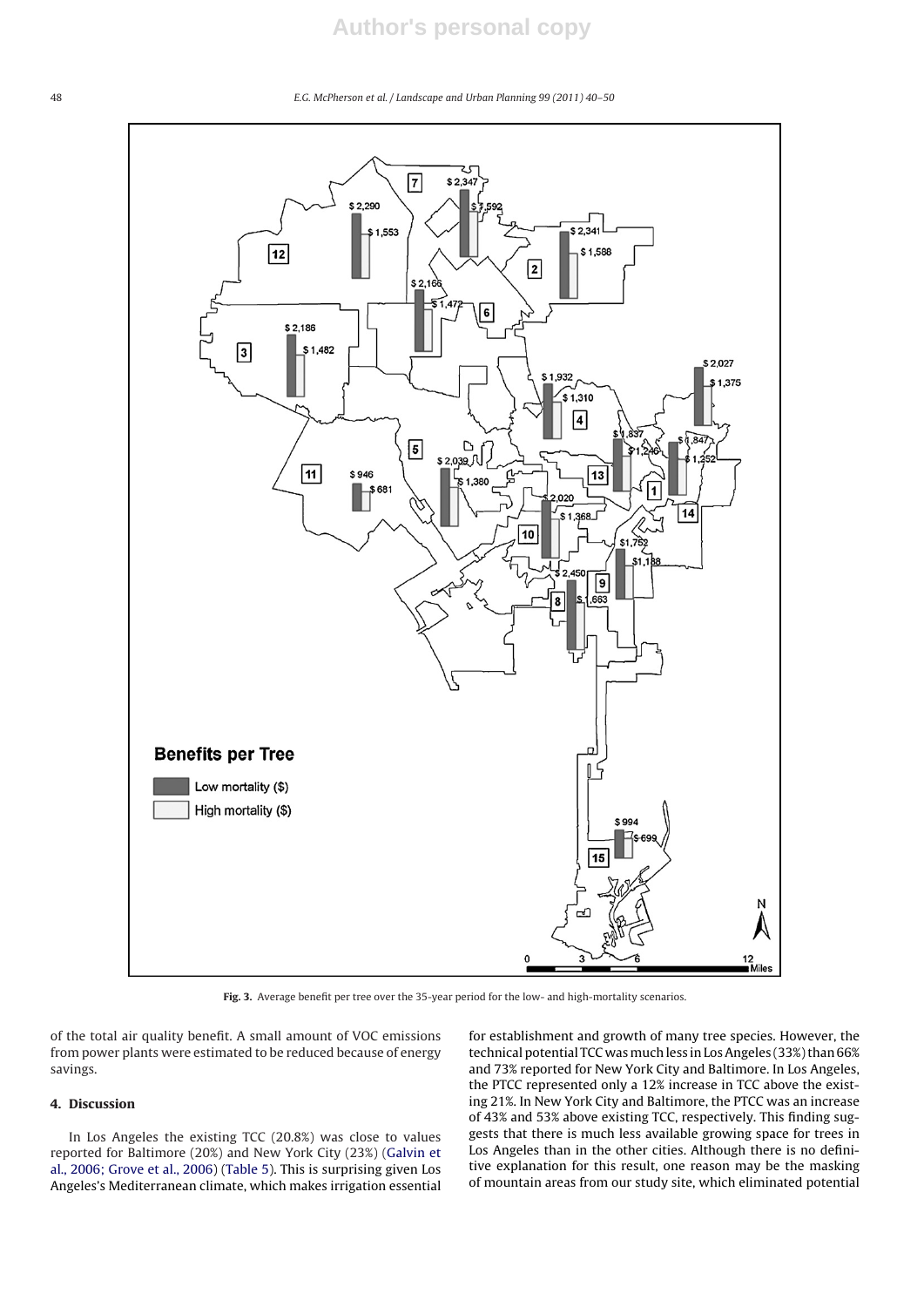| Table 5                                               |  |
|-------------------------------------------------------|--|
| Percentages of tree canopy cover for three US cities. |  |

|                              | Existing | Potential | Tech Pot | Market Pot | Target   |
|------------------------------|----------|-----------|----------|------------|----------|
| Los Angeles<br>New York City | 21<br>23 | 12<br>43  | 33<br>66 | 28<br>33   | 26<br>30 |
| <b>Baltimore</b>             | 20       | 53        | 73       | 46         | 46       |

tree planting sites. Analogous semi-natural areas in New York City and Baltimore provide tree planting potential because they are not entirely forested.

In Los Angeles and Baltimore the target TCCs were set at 26% and 46%, each filling about 50% of the PTCC. In New York City, the 30% TCC target was a much smaller percentage of the PTCC (17%). The lower target in New York City may reflect the fact that a larger proportion of PTCC is in open spaces where new plantings would conflict with existing uses such as ball fields and prairie landscapes.

Results of this benefit assessment were similar to findings previously reported in tree guides for coastal southern California and Inland Empire communities (McPherson et al., 2000, 2001). Differences were expected because simulations for this study used more recent air quality data and median home sales prices, and different benefit prices and tree mortality rates. In the coastal southern California tree guide, average annual benefits for the small and medium street trees were \$22 and \$48, compared to \$38 for this study (lowmortality scenario). In the Inland Empire tree guide, average annual benefits were \$15 and \$61 compared with \$56 for this study. Hence, benefit values reported here are reasonable when compared with previously reported findings from similar analyses for the same regions.

There are several sources of error associated with these benefit projections. One source of error pertains to land cover classification. Inaccurate land cover classification results in inaccurate assessments of potential tree planting sites when pervious sites without trees are misclassified as having trees or as impervious, and impervious sites are misclassified as pervious and without trees. Our image classification assessment indicates that overall classification accuracy is 88.6% based on a pixel-by-pixel comparison.

Although ground-truthing of computer-based estimates of potential tree sites led to a calibration of the estimates, other errors can reduce the accuracy of estimates. For example, the computerbased method can miss potential tree sites in large open spaces because a limited number of iterations are run for each tree size class. Potential tree planting sites in parking lots in medium/highdensity housing areas were not included. Informal findings indicate that the largest discrepancies between computer- and humanbased potential tree sites were for institutional and industrial land uses, whereas estimates for residential land uses were in close agreement.

Modeling error influences the accuracy of benefit estimates. Use of only three representative species in two climate zones is an obvious simplification of the actual tree planting program. In reality, over 100 species will be planted throughout the city, which has a myriad of microclimates. Therefore, these results are only accurate to the extent that the actual trees planted resemble the size and foliation characteristics of the species mix used here.

Over three-quarters of total value were for aesthetic and other benefits, and our understanding of this type of benefit is least certain. This approach relied on research conducted in Georgia that may not be directly transferable to Los Angeles. Further research is needed improve estimates of psychological, social, and economic benefits, and to better understand attitudes that thwart participation in tree planting stewardship activities.

The benefits quantified here should be considered a conservative estimate. They do not include many other benefits that are more difficult to monetize. For example, tree shade on streets can help offset pavement management costs by protecting paving from weathering (McPherson and Muchnick, 2005). This study did not quantify MTLA program costs, which include planning, site preparation, tree production and planting, stewardship (e.g., irrigation, pruning), monitoring, outreach, and administration. Future research is needed to calculate MTLA's net benefits, as well as environmental impacts at each stage of its life cycle.

Los Angeles is a vibrant city that has continued to invest in its tree canopy as it grows. Over 300,000 trees have been planted by the Million Trees LA program since its inception. The challenge ahead is to better integrate the green infrastructure with the gray infrastructure by providing adequate space for trees, designing plantings to maximize net benefits over the long term, and tracking trees to assess their survival, growth, and health. This is no easy task given financial constraints and trends toward higher density development that put space for trees at a premium.

#### **Acknowledgments**

This research was supported by funds provided by the city of Los Angeles, California, and we thank Paula Daniels, George Gonzalez, Lisa Sarno, and Lillian Kawasaki for their support. We wish to acknowledge Patrice Gin, Randy Price, and Kirk Bishop (Public Works/Bureau of Engineering/Mapping Division, city of Los Angeles) for sharing their GIS data and aerial imagery with us. Rebecca Drayse, Edith Ben-Horin, and David O'Donnell of TreePeople led the survey of field plots. Thanks to Dan Knapp, Los Angeles Conservation Corp, who assisted with development of the planting scenarios. Kelaine Vargas and Paula Peper at the U.S. Forest Service Center for Urban Forest Research provided technical and editorial assistance throughout the course of the study.

## **References**

- American Forests, 2002a. Projected Benefits of Community Tree Planting: A Multisite Model Urban Forest Project in Atlanta. Washington, DC.
- American Forests, 2002b. Urban Ecological Analysis for the Washington, DC, Metropolitan Area. Washington, DC.
- Anderson, L.M., Cordell, H.K., 1988. Residential property values improve by landscaping with trees. Southern J. Appl. For. 9, 162–166.
- Benjamin, M.T., Winer, A.M., 1998. Estimating the ozone-forming potential of urban trees and shrubs. Atmos. Environ. 32, 53–68.
- Brenzel, K.N. (Ed.), 2001. Sunset Western Garden Book, 7th ed. Sunset Books, Menlo Park, CA.
- California Association of Realtors, 2006. Median home sales prices in Los Angeles - December, 2006. http://www.car.org/index.php?id=MzcwNDg#. (March 5, 2007).
- City of Los Angeles, 2007. Green LA: An Action Plan to Lead the Nation in Fighting Global Warming. City of Los Angeles, Los Angeles, CA.
- Condon, P., Moriarty, S. (Eds.), 1999. Second Nature: Adapting LAs Landscape for Sustainable Living. TreePeople, Los Angeles.
- Galvin, M.F., Grove, M.J., O'Neil-Dunne, J., 2006. A Report on Baltimore City's Present and Potential Urban Tree Canopy. Maryland Forest Service, Annapolis, MD.
- Gauderman, W.J., Avol, E., Gilliland, F., Vora, H., Thomas, D., Kiros, B., McConnell, R., Kuenzli, N., Lurmann, F., Rappaport, E., Margolis, H., Bates, D., Peters, J., 2004. The effect of air pollution on lung development from 10 to 18 years of age. N. Engl. J. Med. 351 (11), 1057–1067.
- Gauderman, W.J., Avol, E., Lurmann, F., Kuenzli, N., Gilliland, F., Peters, J., McConnell, R., 2005. Childhood asthma and exposure to traffic and nitrogen dioxide. Epidemiology 16 (6), 737–743.
- Gidlof-Gunnarsson, A., Ohrstom, E., 2007. Noise and well-being in urban residential environments: The potential role of perceived availability to nearby green areas. Landscape Urban Plan. 3, 115–126.
- Given, S., Pendleton, L.H., Boehm, A.B., 2006. Regional public health cost estimates of contaminated coastal waters: a case study of gastroenteritis at Southern California beaches. Environ. Sci. Technol. 40, 4851–4858.
- Goetz, S.J., Wright, R.K., Smith, A.J., Zinecker, E., Schaub, E., 2003. IKONOS imagery for resource management: tree cover impervious surfaces and riparian buffer analyses in the mid-Atlantic region. Remote Sens. Environ. 88, 195–208.
- Grove, J.M., O'Neil-Dunne, J., Pelletier, K., Nowak, D., Walton, J., 2006. A Report on New York City's Present and Possible Urban Tree Canopy. U.S. Department of Agriculture Forest Service Northeastern Research Station, South Burlington, VT.
- Hymon S., Merl J., 2006. L.A. to be remade in the shade. Los Angeles Times. October. Irani, F.W., Galvin, M.F., 2003. Strategic urban forests assessment: Baltimore Mary-
- land. In: Technology: converging at the top of the world. In: Proceedings of the